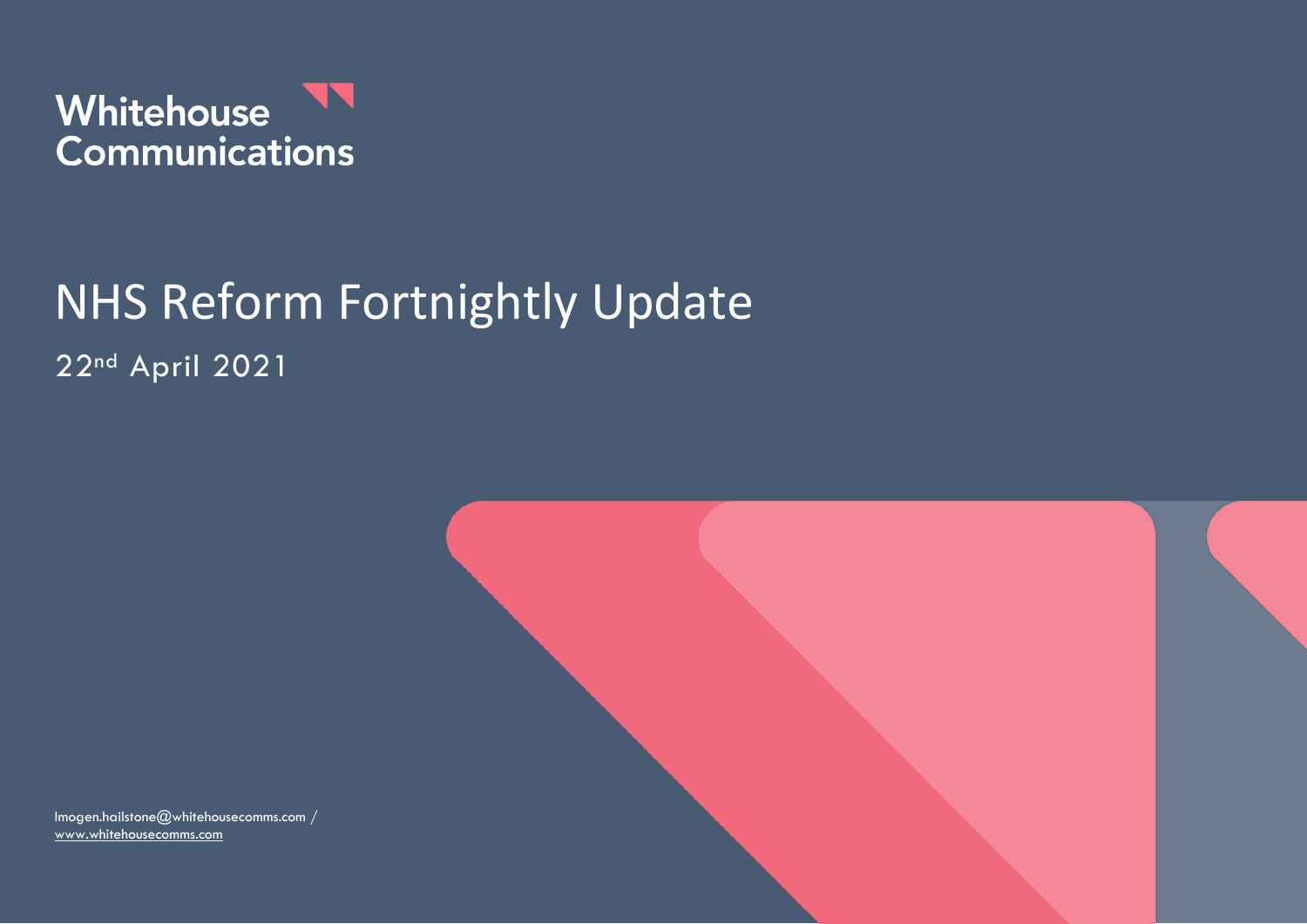## Retrospective report:  $8<sup>th</sup>$  April –  $22<sup>nd</sup>$  April

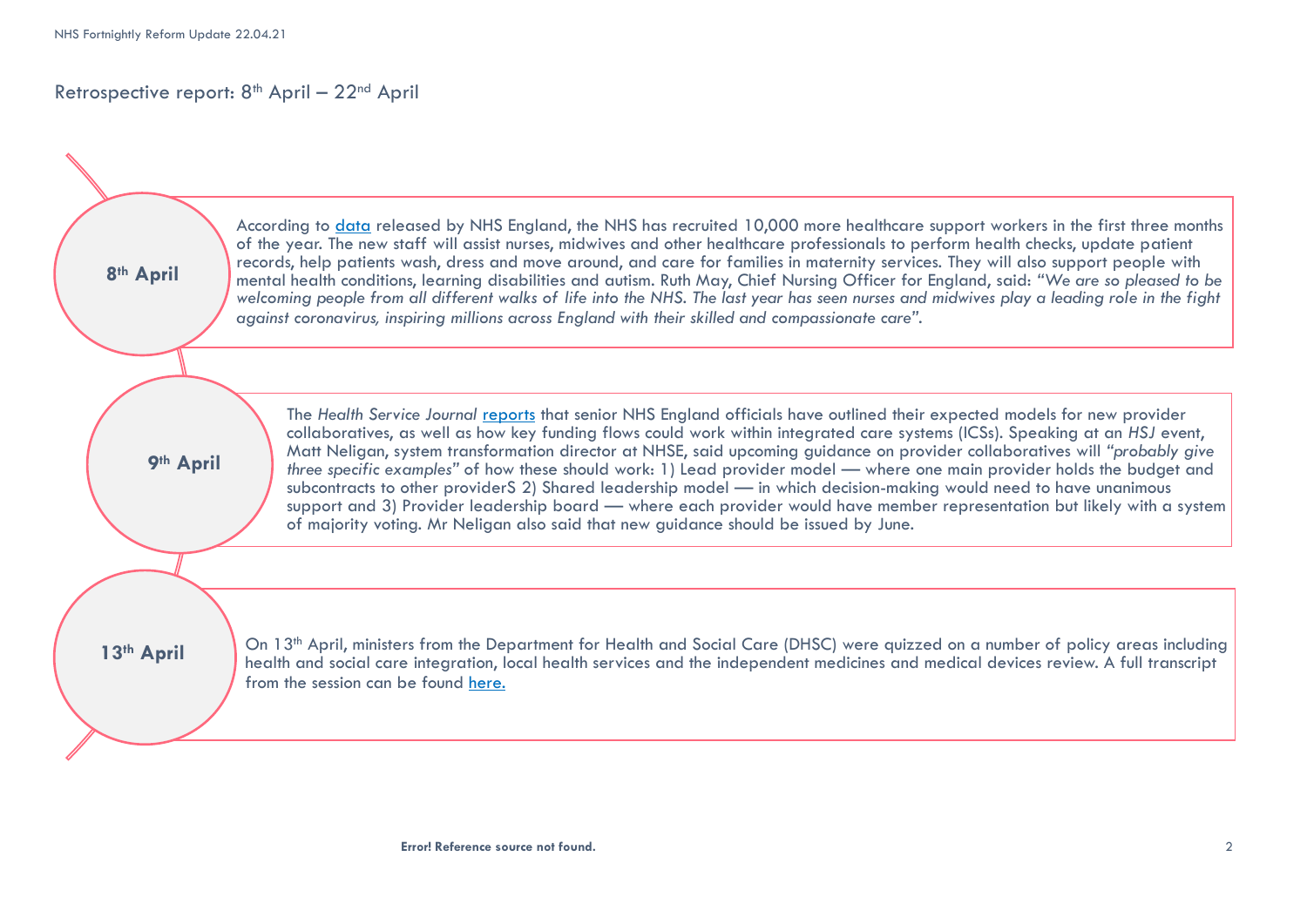| 15th April | According to a piece by the Health Service Journal, the Chief Executive of NHS England Sir Simon Stevens has said that the restructure<br>of Integrated Care Systems (ICSs) featured in a government Health Bill expected later this year should be "simple, local [and]<br>evolutionary". The Health Bill will take forward proposals in the Government's Integration and Innovation White Paper, which include<br>major reforms to the National Health Service, including the scrapping of Clinical Commissioning Groups and creating statutory<br>Integrated Care Systems (ICSs).                                                                                                                                                                         |
|------------|--------------------------------------------------------------------------------------------------------------------------------------------------------------------------------------------------------------------------------------------------------------------------------------------------------------------------------------------------------------------------------------------------------------------------------------------------------------------------------------------------------------------------------------------------------------------------------------------------------------------------------------------------------------------------------------------------------------------------------------------------------------|
| 19h April  | According to an official government document, NHS England and Improvement will publish a tender for a single HR, payroll,<br>finance and procurement system covering the whole service in the summer. The new system described as an "enterprise resource                                                                                                                                                                                                                                                                                                                                                                                                                                                                                                    |
|            | planning solution", would bring together the functions of two major national HR and finance systems used by the NHS and host<br>services which affect the NHS' 1.7 million staff and billions of pounds worth of NHS expenditure.                                                                                                                                                                                                                                                                                                                                                                                                                                                                                                                            |
| 20th April | On 20th April, DHSC launched a new Covid-19 Antivirals Taskforce to roll out innovative antiviral treatments for the coronavirus later<br>this year. The taskforce will identify treatments for UK patients who have been exposed to the virus to stop the infection spreading<br>and speed up recovery time. According to the statement, the aim is to have atleast two effective treatments available this year,<br>either in a tablet or capsule form. The Medical Director of Primary Care for NHS England, Dr Nikita Kanani, said that, "the NHS has<br>put research into reality at record speed during the pandemic and this taskforce will now help us to identify and roll out even more new,<br>convenient treatments for patients with COVID-19". |
|            |                                                                                                                                                                                                                                                                                                                                                                                                                                                                                                                                                                                                                                                                                                                                                              |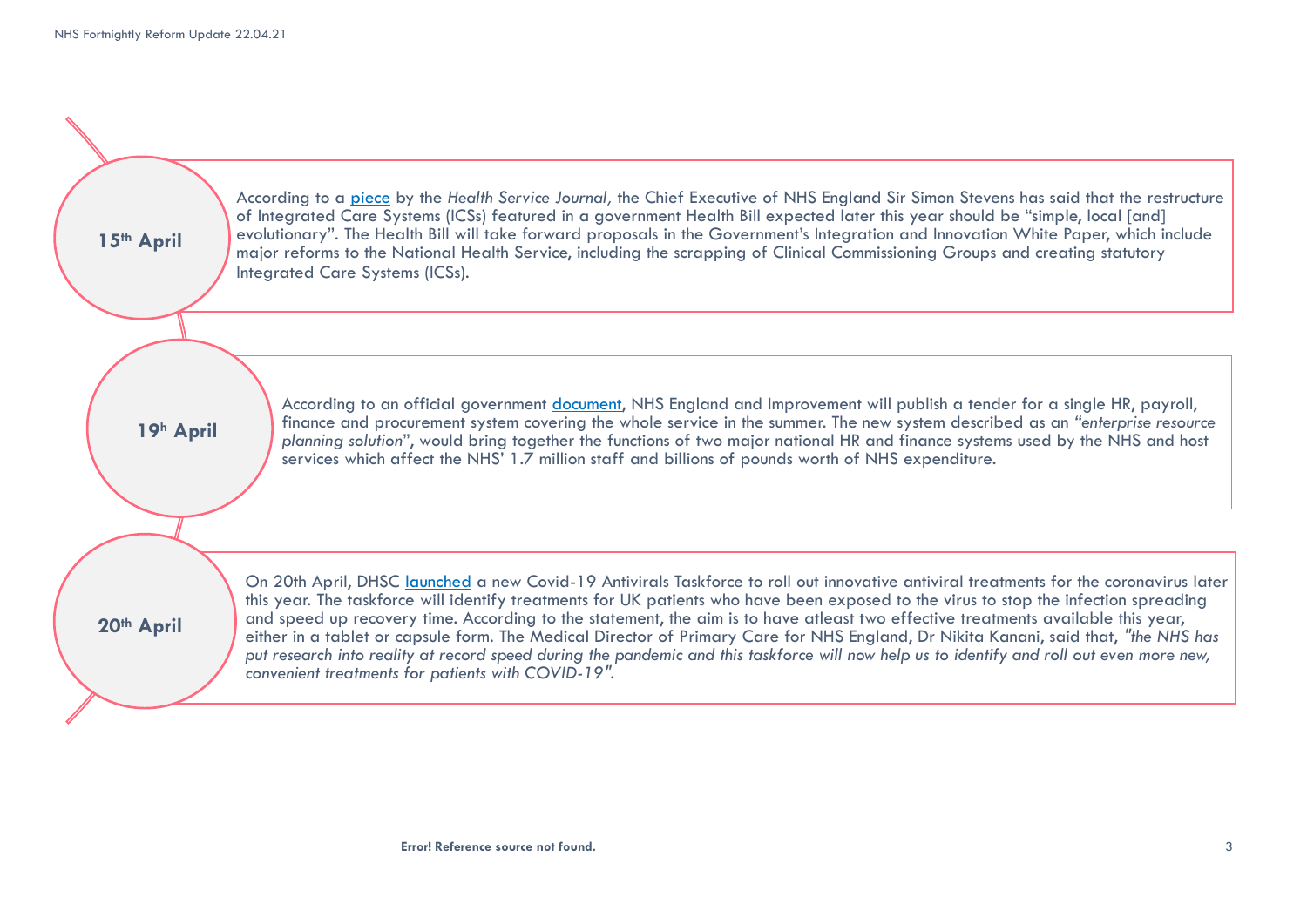## Lookahead: 23rd April- 6th May



**Error! Reference source not found.** 4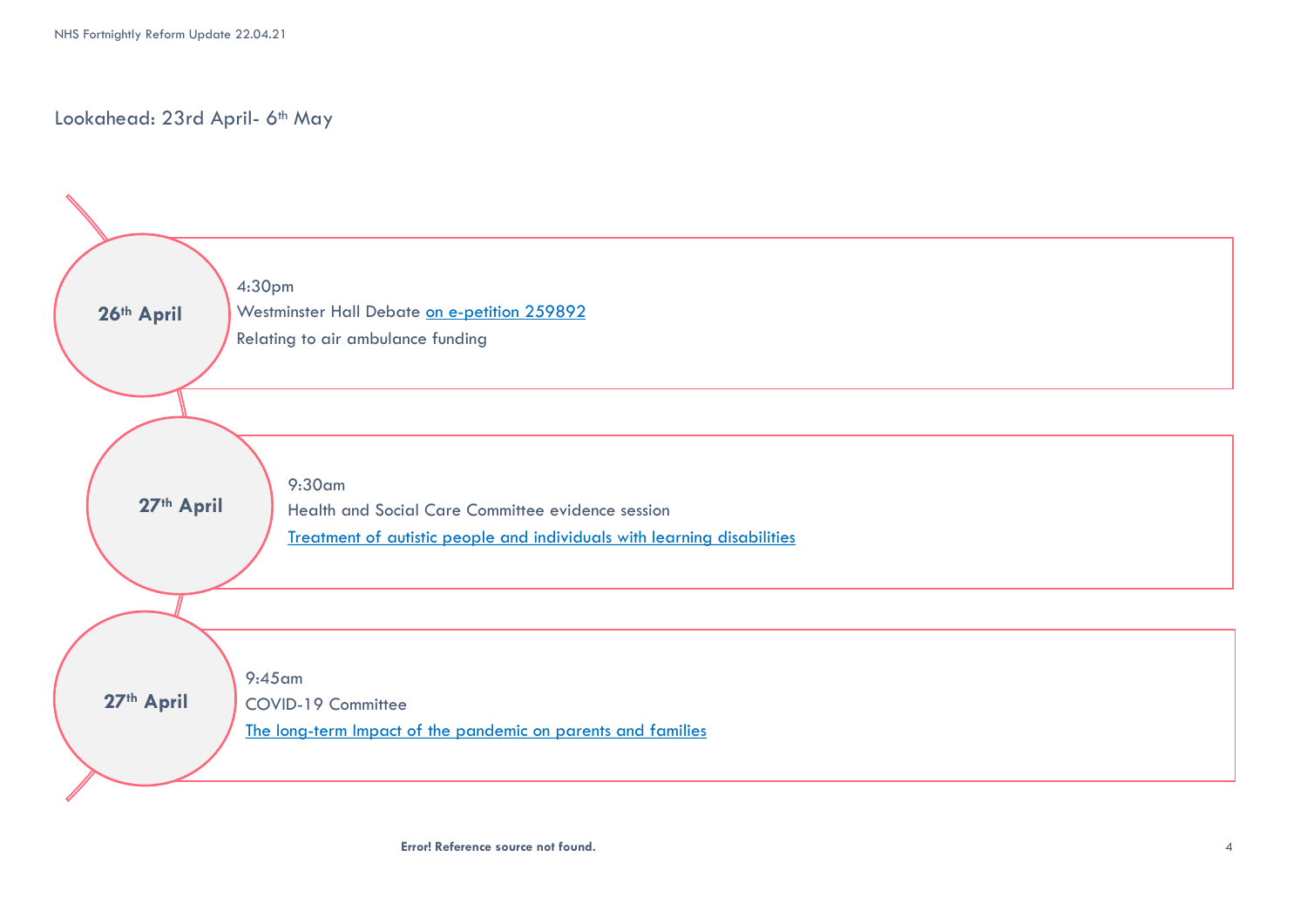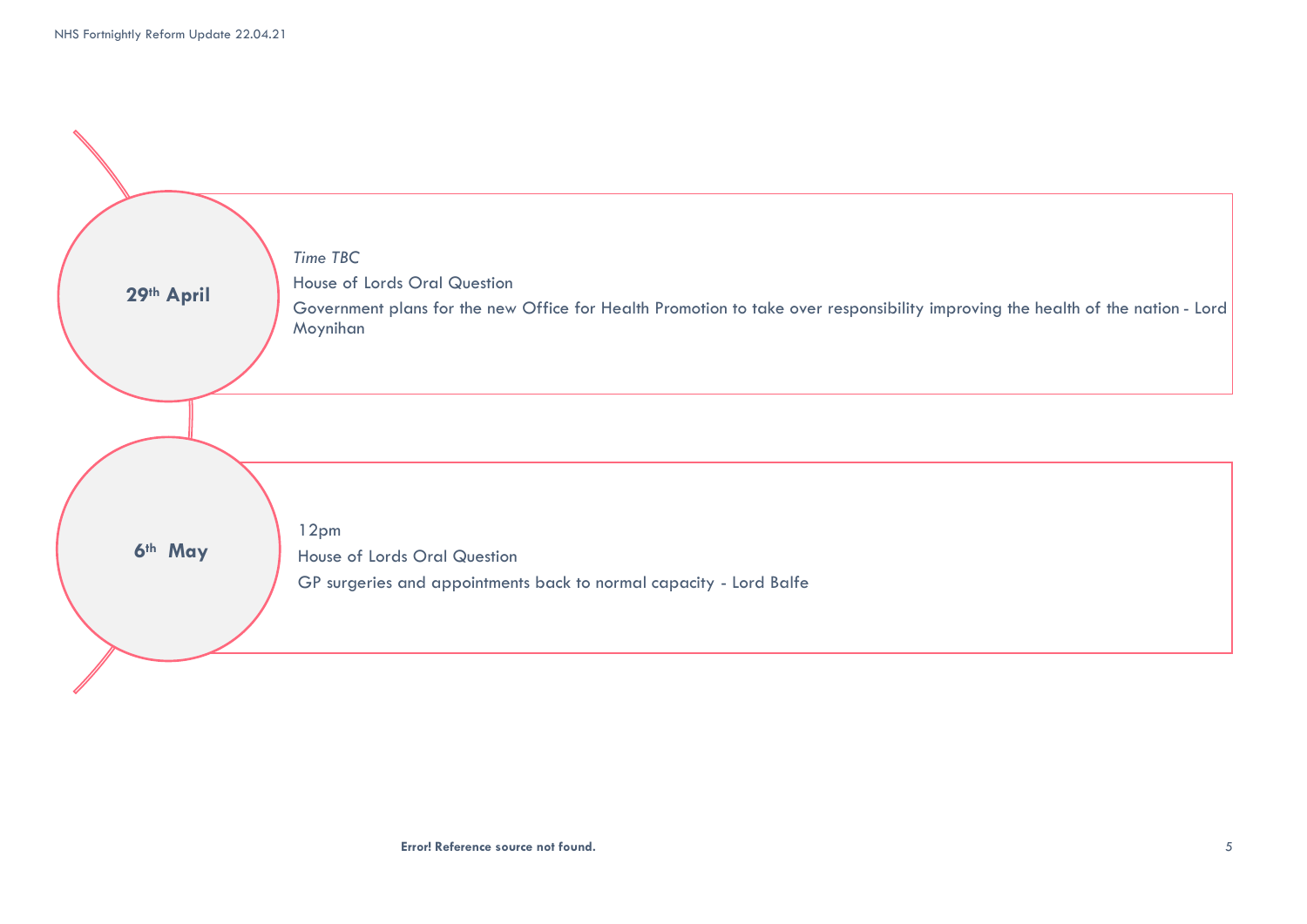### **Relevant Select Committee Inquiries that are currently open**

- **Public Accounts Committee -** [Digital Transformation in the NHS](https://committees.parliament.uk/work/479/digital-transformation-in-the-nhs/)
- **Public Accounts Committee** [NHS nursing workforce](https://committees.parliament.uk/work/373/nhs-nursing-workforce/)
- **Public Accounts Committee -** [Adult social care markets](https://committees.parliament.uk/work/1135/adult-social-care-markets/)
- **Health and Social Care Committee –** [Social Care: funding and workforce](https://committees.parliament.uk/work/136/social-care-funding-and-workforce/)
- **Health and Social Care Committee -** [Workforce burnout and resilience in the NHS and social care](https://committees.parliament.uk/work/494/workforce-burnout-and-resilience-in-the-nhs-and-social-care/)
- **Health and Social Care Committee -** [Coronavirus: lessons learnt](https://committees.parliament.uk/work/657/coronavirus-lessons-learnt/)
- **Health and Social Care Committee -** [Coronavirus: recent developments](https://committees.parliament.uk/work/930/coronavirus-recent-developments/)
- **Health and Social Care Committee -** [Department's White Paper on health and social care](https://committees.parliament.uk/work/1068/departments-white-paper-on-health-and-social-care/)
- **Health and Social Care Committee -** [Treatment of autistic people and individuals with learning disabilities](https://committees.parliament.uk/work/1026/treatment-of-autistic-people-and-individuals-with-learning-disabilities/)
- **Health and Social Care Committee -** [Safety of maternity services in England](https://committees.parliament.uk/work/472/safety-of-maternity-services-in-england/)
- **Housing, Communities and Local Government Committee -** [Long term funding of adult social care](https://committees.parliament.uk/work/1080/long-term-funding-of-adult-social-care/)
- **COVID-19 Committee -** [The long-term impact of the pandemic on parents and families](https://committees.parliament.uk/work/1121/the-longterm-impact-of-the-pandemic-on-parents-and-families/)

#### **Relevant Consultations that are currently open**

- **Department of Health and Social Care -** [Changes to the NHS Pension Scheme regulations](https://www.gov.uk/government/consultations/changes-to-the-nhs-pension-scheme-regulations)
- **Department of Health and Social Care –** [Improving Health and Wellbeing of Women in England](https://www.gov.uk/government/news/government-launches-call-for-evidence-to-improve-health-and-wellbeing-of-women-in-england)
- **Department of Health and Social Care -** [Reforming the Mental Health Act](https://www.gov.uk/government/consultations/reforming-the-mental-health-act)
- **Department of Health and Social Care –** [Regulating healthcare professionals, protecting the public](https://www.gov.uk/government/consultations/regulating-healthcare-professionals-protecting-the-public)
- **Public Health England -** [Proposed changes for calculating alcohol-related mortality](https://www.gov.uk/government/consultations/proposed-changes-for-calculating-alcohol-related-mortality)